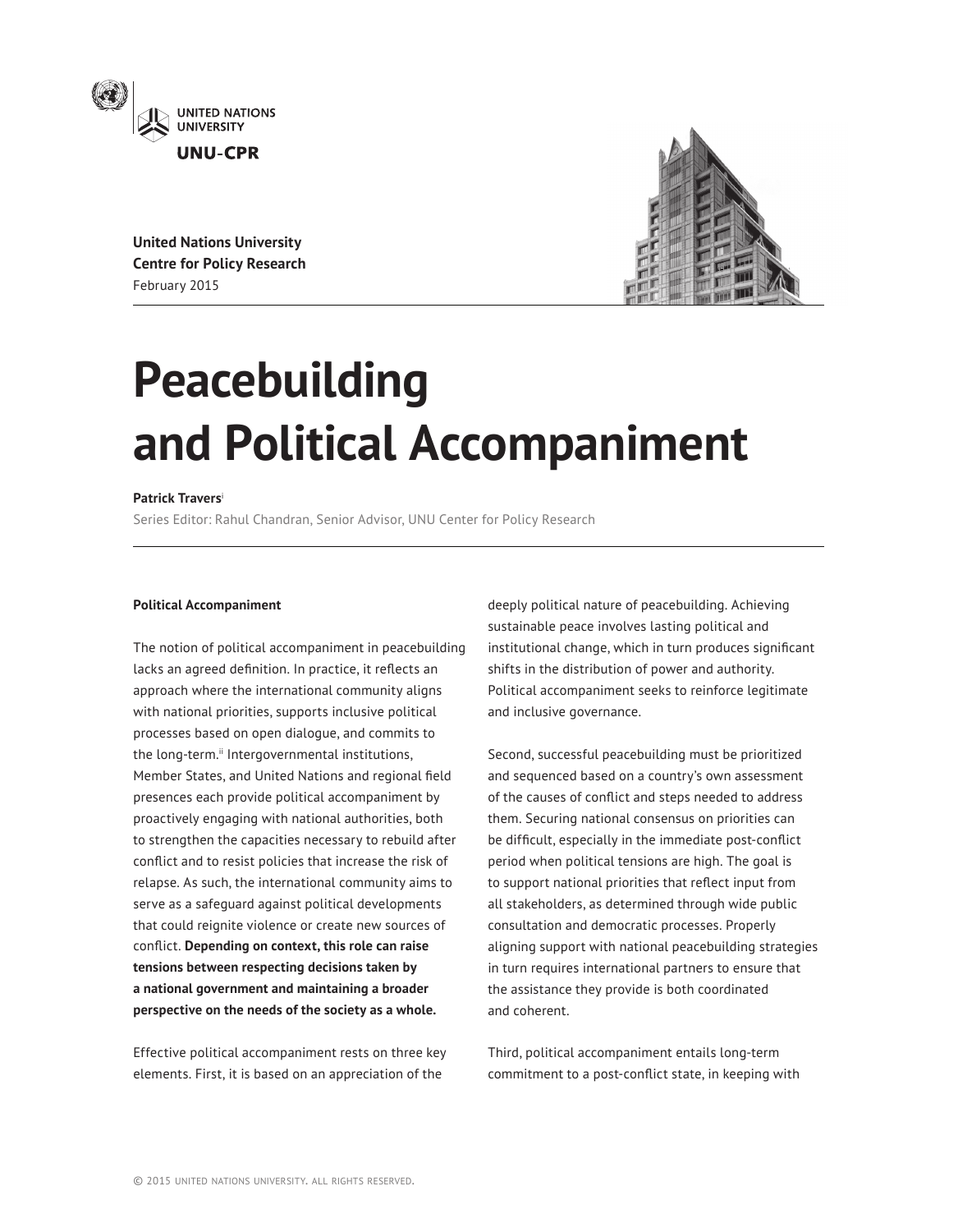the extended timelines necessary for achieving sustainable peace and the fact that peacebuilding progress is rarely linear.

#### **Relevant Actors**

Accompaniment can be broadly classified into three categories: intergovernmental institutions, Member States, and international and regional field presences. Intergovernmental institutions draw on the legitimacy conferred by their multilateral character to engage post-conflict states on behalf of the international community. Exactly how this accompaniment is provided varies according to mandate and context. The Security Council responds to negative developments in peacebuilding processes addressing them in resolutions, issuing presidential statements, undertaking field visits, and sending clear political messages during public meetings. The Peacebuilding Commission provides a forum for frank discussion with national authorities about outstanding peacebuilding challenges. The Chairs of the Peacebuilding Commission's configurations also provide accompaniment through their regular interaction with national and international stakeholders, both at headquarters and on the ground. Some regional organizations provide similar forms of accompaniment, whether through discussions of country situations at annual summits or more formalized mechanisms like the African Union's Peace and Security Council. The fact that intergovernmental institutions operate at the global or regional level, have explicit mandates to address issues, and tend to generate wider international attention adds political weight to their role.

Member States also engage with national authorities through bilateral and informal channels. Neighbouring states and other partners may privately raise concerns in country. This form of accompaniment draws on longer-term relationships and may appeal to shared regional interests. Regular interaction between donors and their national interlocutors also provides

opportunities to encourage the adoption of an inclusive approach to peacebuilding. This type of accompaniment builds on established diplomatic ties, operates continuously, may be able to respond more quickly to negative trends, and potentially preserves public political space for national authorities to change course.

In most cases, political accompaniment by United Nations and regional field presences benefits from perceived legitimacy and neutrality of international institutions. Backed by Security Council mandates, peacekeeping operations and special political missions undertake peacebuilding within the context of a broader political engagement with national authorities. This may involve explicit support for processes like elections and reconciliation, but also an appreciation of the fundamentally political nature of efforts to reform the security sector and establish the rule of law. In non-mission settings, United Nations Country Teams and Resident Coordinators encourage national authorities to pursue strategies that ensure inclusive, equitable socioeconomic development.

Each of these types of political accompaniment is subject to important limitations. Multilateral institutions tend to focus on a situation when the risks are high and the onset of new crises can quickly direct international attention elsewhere. They also require a high degree of consensus amongst their membership to operate effectively. Political disagreements within intergovernmental institutions can hamper peacebuilding processes or prevent countries from receiving international attention. Bilateral political accompaniment tends to be lower profile and can be more easily ignored by national authorities. International and regional field presences are subject to host state consent, which can limit political engagement with national authorities. Experience shows that senior United Nations leaders may risk being declared persona non grata if they persistently pursue sensitive issues. Resident Coordinators and United Nations Country Teams may feel particularly constrained, given that they lack an explicit political mandate and depend on cooperation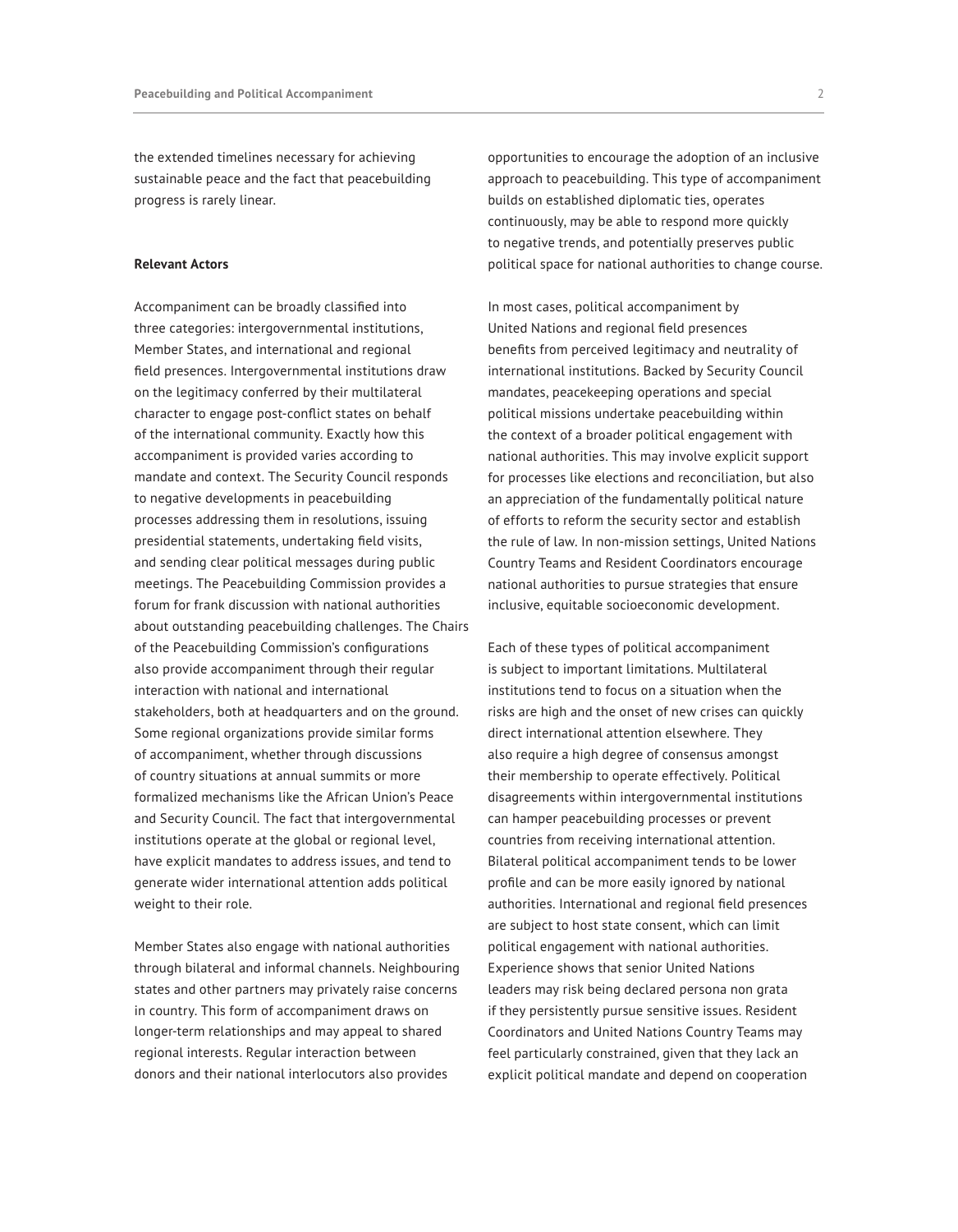with national authorities to deliver their programs. The duration of United Nations peace operations is also far shorter than the timelines required to achieve sustainable peace. As a result, the international community's political accompaniment too often consists of a patchwork of efforts knitted together over time with varying degrees of success and insufficient predictability.

#### **Potential Value for Peacebuilding**

Political accompaniment is premised on the central importance of legitimate, inclusive governance for achieving lasting peace. Democratic institutions that reflect the interests of all groups within a population tend to produce more equitable development, resolve tensions before they erupt into conflict, and provide all citizens with a positive stake in their state. Yet empirical research on democratization has clearly shown that states in transition face higher risks of instability than either authoritarian or democratic countries. These risks particularly centre on threats to entrenched elites. Political accompaniment by international actors can thus serve as an important source of resistance to efforts by particular groups to protect their power, whether by undermining electoral processes, weakening human rights institutions, limiting space for political opposition, or curbing freedom of the press. By insisting on inclusive political processes based on open dialogue, international actors can help ensure that the root causes of conflict are fully addressed and prevent the emergence of new sources of tension.

The World Bank has argued that it takes most societies recovering from conflict between at least 17 to 41 years to transform their core national institutions.<sup>iii</sup> Effective international support for peacebuilding must resist adopting unrealistic timelines. Rather than understanding peacebuilding as a particular form of assistance that takes place in the immediate post-conflict period, the ideal of effective political accompaniment suggests that the

international community needs to adapt to setbacks and new challenges over the long-term. This approach recognizes that peacebuilding is not a steady progression from an immediate post-conflict focus on security issues to traditional development programming. Instead of providing parallel support through security, development, human rights, and humanitarian policy silos, political accompaniment requires a comprehensive approach at all stages. Political accompaniment is also premised on mutual accountability. *The New Deal for Engagement in Fragile States* clearly articulates the trust required on both sides.iv Post-conflict countries commit themselves to pursuing peacebuilding in a legitimate and inclusive manner. In turn, international partners commit to providing timely, predictable, and transparent support that reinforces national systems and accepts the risks inherent in post-conflict environments. Experience suggests that linking these approaches is likely to be more effective and efficient.

### **Challenges to Effective Accompaniment**

Political accompaniment requires a balancing act between providing the support necessary to advance national peacebuilding initiatives and encouraging national actors to pursue an inclusive approach. These objectives can come into tension, particularly when elites decide to pursue policies designed to hinder opposition or exclude particular groups. In such circumstances, national authorities may be less open to external political engagement, which may be resisted as interference in domestic affairs. Success thus depends on the quality of the partnership between international and national actors, as well as the degree of leverage that international actors bring to bear.

Political accompaniment is also complex. It is simpler to design programming, capacity-building, and technical assistance to achieve narrow sectoral goals. Effective political accompaniment not only requires the diplomatic skills necessary to negotiate sensitive issues, but also a nuanced understanding of the country in question. It is not sufficient to simply strengthen the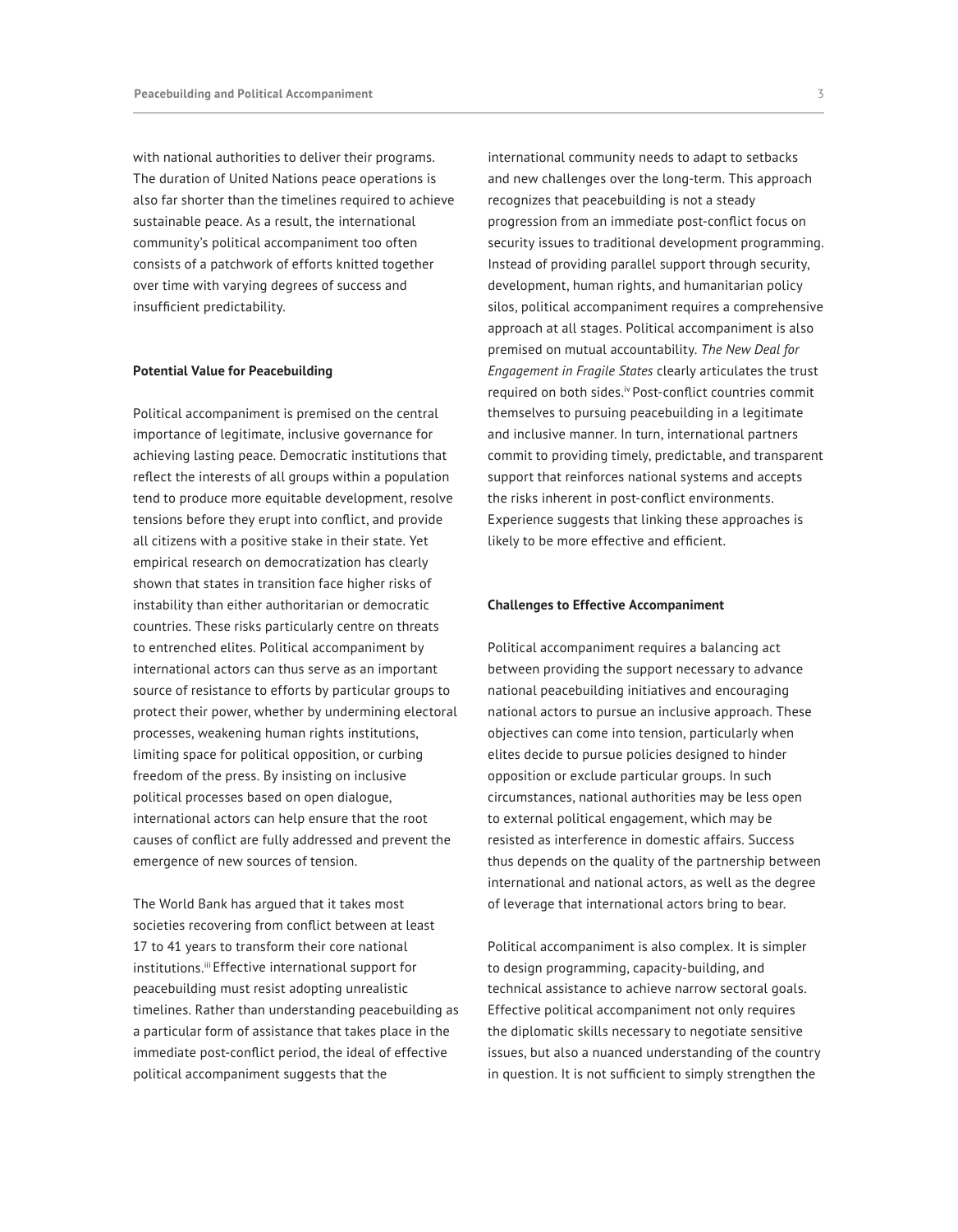formal institutions of the state. International actors must also understand how reforms will affect wider political dynamics, traditional sources of authority, and informal practices. This appreciation for context is regularly cited as an enduring weakness in international peacebuilding efforts.

Where coordination is poor, efforts to provide political accompaniment may result in duplication, confusion of roles, or increased transaction costs. In any given situation, multiple international actors may seek to provide varying forms of accompaniment. In the best case scenario, this engagement combines into coherent support for national efforts to tackle core peacebuilding challenges. In the worst case scenario, international actors reach different strategic conclusions, deliver contradictory messages to national authorities, and undermine each other's authority.

Finally, maintaining the level of international attention required for sustained political accompaniment remains a critical challenge. For example, the Security Council's agenda is currently crowded with an unprecedented set of intractable conflicts. Crisis management absorbs much of its capacity, leaving relatively little time to closely monitor seemingly stable post-conflict settings. Potentially worrying developments that might otherwise provoke a response can pass unnoticed, such as deepening tensions between political parties, the gradual undermining of independent national institutions, or the slow emergence of new sources of communal conflict. The pressure to cut budgets and demonstrate success by removing countries from its agenda also contributes to the Security Council withdrawing peace operations before the need for political accompaniment has run its course. These incentives are not unique to the Security Council. To varying degrees, every international actor engaged in peacebuilding struggles to devote adequate and sustained attention to countries emerging from conflict.

#### **The Peacebuilding Commission as a Political Actor**

On paper, the mandate and composition of the Peacebuilding Commission seems ideally suited to providing political accompaniment. As a multilateral forum with wide membership, it has the advantage of bringing together all relevant international actors to discuss the peacebuilding challenges facing the countries on its agenda. When united behind a common position, the Commission's Member States credibly speak for a significant portion of the international community. Equally importantly, the Peacebuilding Commission's intergovernmental character ensures that it deals with national authorities on a peer-to-peer basis. The Commission's broad mandate and reporting lines to both the General Assembly and Security Council also cut across United Nations policy silos, allowing it to address a wide range of security, development, and human rights concerns. A relatively open-ended mandate and minimal rules of procedure ensure that the Commission can both extend and adjust its engagement according to developments on the ground. In short, the Peacebuilding Commission should have the authority, thematic mandate, and flexibility necessary to provide effective political accompaniment.

Despite these theoretical advantages, the Peacebuilding Commission has struggled to overcome several shortcomings. As in all forms of diplomatic engagement, leverage matters. The Commission does not have direct access to financial resources nor does it have the authority to take decisions that materially alter the support provided to post-conflict countries. As a result, the Commission lacks both carrots and sticks. This not to suggest that it has no influence. The Peacebuilding Commission's inherent legitimacy and status as an outside actor can affect national decision-making, particularly when a national government fears the consequences of diminished international credibility. However, beyond serving as the moral voice of the international community, the Commission possesses few tools for affecting the incentive structures of national elites.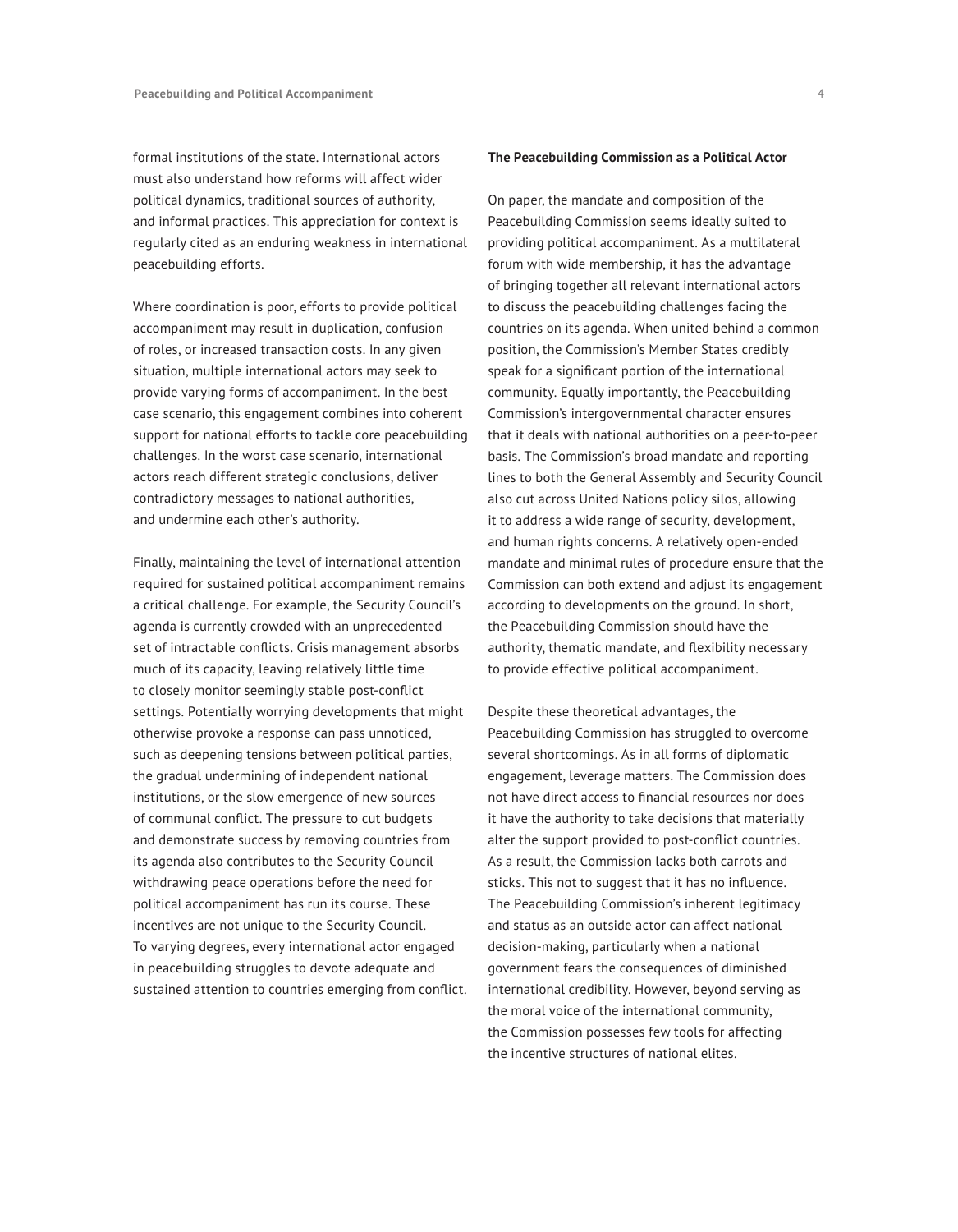Several potential strengths have also proven to be weaknesses. The Commission's role as an advisory body to the Security Council should confer a degree of delegated authority. Yet in reality, the relationship between the Council and the Commission remains distant and underdeveloped. The Peacebuilding Commission's advice has not regularly shaped the Security Council's decisions in a significant manner, nor is the relationship between the Peacebuilding Commission and Security Council's political accompaniment always clear or coordinated. Member States have also yet to fully commit to the Peacebuilding Commission. It operates largely as a New York-based institution with limited direct engagement from capitals and stands separate from Member States' decision-making about security and development policy at a global level. The close relationship between the Commission and national authorities should also be a source of influence, but in some cases mismatched expectations at the outset have contributed to disappointments at a later stage of engagement. The result is that the Peacebuilding Commission's actual clout is lower than its potential influence.

Finally, the Peacebuilding Commission remains somewhat disconnected from the work of United Nations operational entities. Despite its location in headquarters and interaction with senior leadership in the field, the Peacebuilding Commission is not fully integrated into wider United Nations peacebuilding efforts. While it has in some cases played a valuable role by lending political support to Special Representatives of the Secretary-General or Resident Coordinators, the Commission is too often seen as an external body removed from field-level realities, a source of additional transaction costs, and operating outside established reporting lines to the Security Council or Executive Boards.

## **Policy and Research Gaps**

While the rationale and evidentiary basis for political accompaniment is clear, our understanding of how to effectively provide political accompaniment in practice is still largely anecdotal. A more rigorous approach to evaluation and lessons learned is needed. While some of the methodological challenges that bedevil efforts to demonstrate successful conflict prevention also apply to political accompaniment, there is room to use qualitative research methods and comparative case studies to better assess what has worked so far and why.

In terms of United Nations peacebuilding policy, considerable attention has been devoted to the mission start-up phase, to the transition from a peacekeeping operation to an integrated peacebuilding office, and to the withdrawal of peace operations. However, the policies and institutional arrangements required in the period immediately following the removal of a country from the Security Council's agenda are less well developed. Inevitably, a significant burden falls upon the Resident Coordinator and the United Nations Country Team. More thought needs to be given to political accompaniment during this period, especially in terms of mitigating the effects of diminished funding and the withdrawal of an explicit political mandate.

Most importantly, a sizeable gap remains between when international peacebuilding efforts currently decline and when the evidence suggests that postconflict states will have completed the necessary institutional transformations. International actors need to develop the policies and mechanisms necessary to lock in sustained and predictable assistance for the two decades or more that are realistically required, bearing in mind that this support will need to continuously adapt over time and that political accompaniment may be required well beyond the immediate post-conflict period.